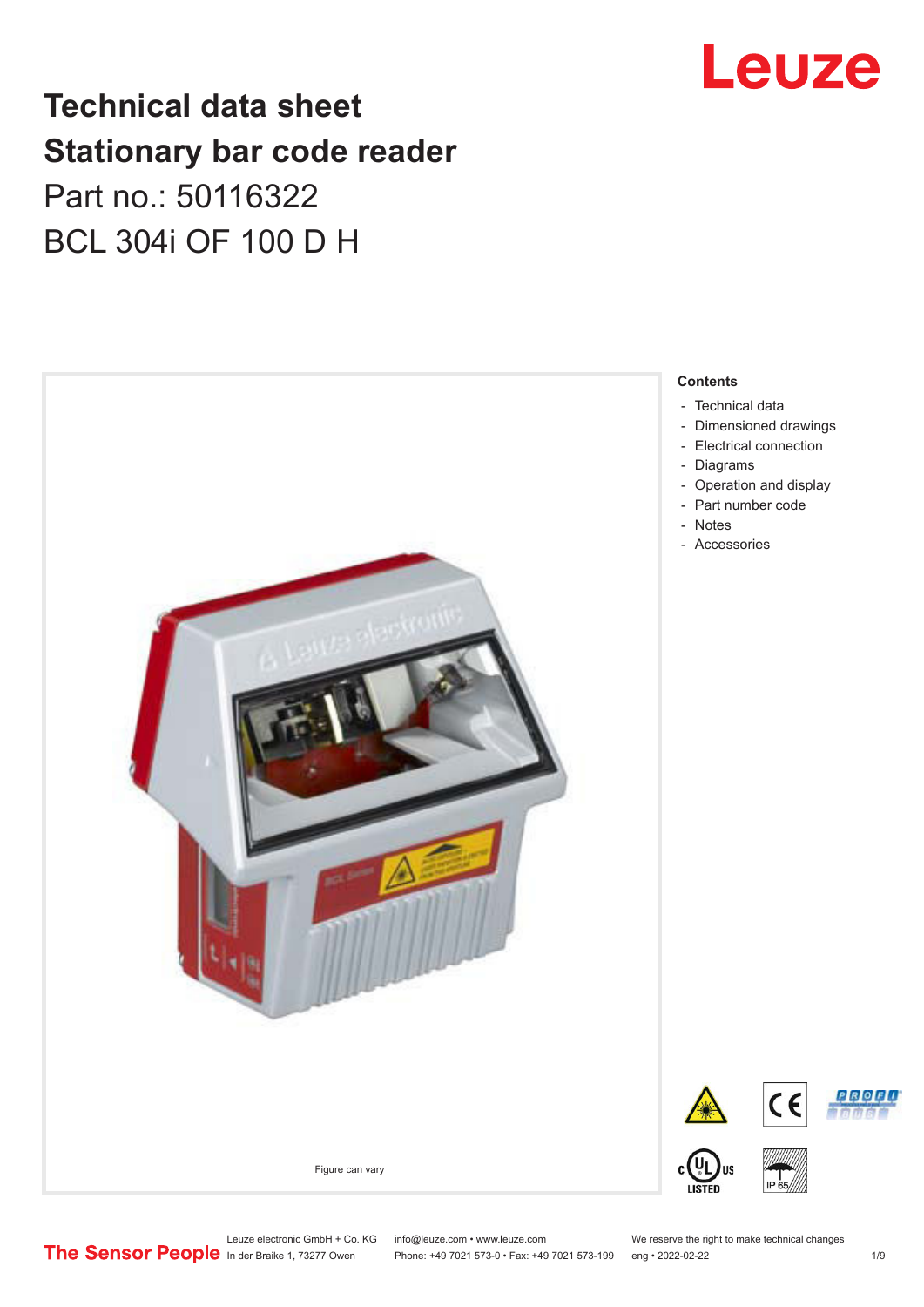### <span id="page-1-0"></span>**Technical data**

## Leuze

| <b>Basic data</b>                          |                                                            |
|--------------------------------------------|------------------------------------------------------------|
| Series                                     | <b>BCL 300i</b>                                            |
| <b>Special version</b>                     |                                                            |
| <b>Special version</b>                     | Heating                                                    |
| <b>Functions</b>                           |                                                            |
| <b>Functions</b>                           | Alignment mode                                             |
|                                            | AutoConfig                                                 |
|                                            | AutoControl                                                |
|                                            | AutoReflAct                                                |
|                                            | Code fragment technology                                   |
|                                            | Heating                                                    |
|                                            | <b>LED</b> indicator                                       |
|                                            | Reference code comparison                                  |
| <b>Characteristic parameters</b>           |                                                            |
| <b>MTTF</b>                                | 110 years                                                  |
|                                            |                                                            |
| <b>Read data</b>                           |                                                            |
| Code types, readable                       | 2/5 Interleaved                                            |
|                                            | Codabar                                                    |
|                                            | Code 128                                                   |
|                                            | Code 39                                                    |
|                                            | Code 93                                                    |
|                                            | <b>EAN 8/13</b>                                            |
|                                            | GS1 Databar Expanded                                       |
|                                            | <b>GS1 Databar Limited</b>                                 |
|                                            | <b>GS1 Databar Omnidirectional</b>                         |
|                                            | <b>UPC</b>                                                 |
| Scanning rate, typical                     | $1,000$ scans/s                                            |
| Bar codes per reading gate, max.<br>number | 64 Piece(s)                                                |
| <b>Optical data</b>                        |                                                            |
|                                            |                                                            |
| <b>Reading distance</b>                    | 80  455 mm                                                 |
| <b>Light source</b>                        | Laser, Red                                                 |
| Wavelength                                 | 655 nm                                                     |
| Laser class                                | 1, IEC/EN 60825-1:2014                                     |
| <b>Transmitted-signal shape</b>            | Continuous                                                 |
| <b>Modulus size</b>                        | $0.30.5$ mm                                                |
| <b>Reading method</b>                      | Oscillating-mirror scanner                                 |
| <b>Beam deflection</b>                     | Via rotating polygon wheel + stepping<br>motor with mirror |
| Light beam exit                            | $90^{\circ}$                                               |
| <b>Oscillating mirror frequency</b>        | Zero position at side at angle less than<br>10 Hz          |

| <b>Interface</b>                   |                                                                                               |
|------------------------------------|-----------------------------------------------------------------------------------------------|
| Type                               | <b>PROFIBUS DP</b>                                                                            |
| <b>PROFIBUS DP</b>                 |                                                                                               |
| <b>Function</b>                    | Process                                                                                       |
| Classification                     | V <sub>1</sub>                                                                                |
| <b>Transmission speed</b>          | 0.0096  12 Mbit/s                                                                             |
| <b>Service interface</b>           |                                                                                               |
| Type                               | <b>USB 2.0</b>                                                                                |
|                                    |                                                                                               |
| <b>USB</b><br><b>Function</b>      | Configuration via software                                                                    |
|                                    | Service                                                                                       |
|                                    |                                                                                               |
| <b>Connection</b>                  |                                                                                               |
| <b>Number of connections</b>       | 1 Piece(s)                                                                                    |
|                                    |                                                                                               |
| <b>Connection 1</b>                |                                                                                               |
| <b>Function</b>                    | <b>BUS IN</b>                                                                                 |
|                                    | Connection to device                                                                          |
|                                    | Data interface                                                                                |
|                                    | PWR / SW IN / OUT                                                                             |
|                                    | Service interface                                                                             |
| Type of connection                 | Plug connector, It is essential to use a<br>connection unit when commissioning the<br>device. |
| No. of pins                        | 32-pin                                                                                        |
| <b>Type</b>                        | Male                                                                                          |
| <b>Mechanical data</b>             |                                                                                               |
| Design                             | Cubic                                                                                         |
| Dimension (W x H x L)              | 125 mm x 58 mm x 110 mm                                                                       |
| <b>Housing material</b>            | Metal                                                                                         |
| <b>Metal housing</b>               | Diecast aluminum                                                                              |
| Lens cover material                | Glass                                                                                         |
| Net weight                         | 580 g                                                                                         |
| <b>Housing color</b>               | Red                                                                                           |
|                                    | Silver                                                                                        |
| Type of fastening                  | Dovetail grooves                                                                              |
|                                    | Fastening on back                                                                             |
|                                    | Via optional mounting device                                                                  |
| <b>Operation and display</b>       |                                                                                               |
| Type of display                    | LED                                                                                           |
|                                    | Monochromatic graphic display, 128 x 32                                                       |
|                                    | pixels                                                                                        |
| <b>Number of LEDs</b>              | 2 Piece(s)<br>Via web browser                                                                 |
| Type of configuration              |                                                                                               |
| <b>Environmental data</b>          |                                                                                               |
| Ambient temperature, operation     | $-3540 °C$                                                                                    |
| Ambient temperature, storage       | $-20$ 70 °C                                                                                   |
| Relative humidity (non-condensing) | 090%                                                                                          |
|                                    |                                                                                               |

**Electrical data**

#### **Protective circuit** Polarity reversal protection

| Performance data                               |              |  |  |
|------------------------------------------------|--------------|--|--|
| Supply voltage U <sub>p</sub>                  | 18  30 V, DC |  |  |
| Power consumption, max.                        | 45 W         |  |  |
|                                                |              |  |  |
| Inputs/outputs selectable                      |              |  |  |
| Output current, max.                           | 60 mA        |  |  |
| Number of inputs/outputs selectable 2 Piece(s) |              |  |  |

**Input current, max.** 8 mA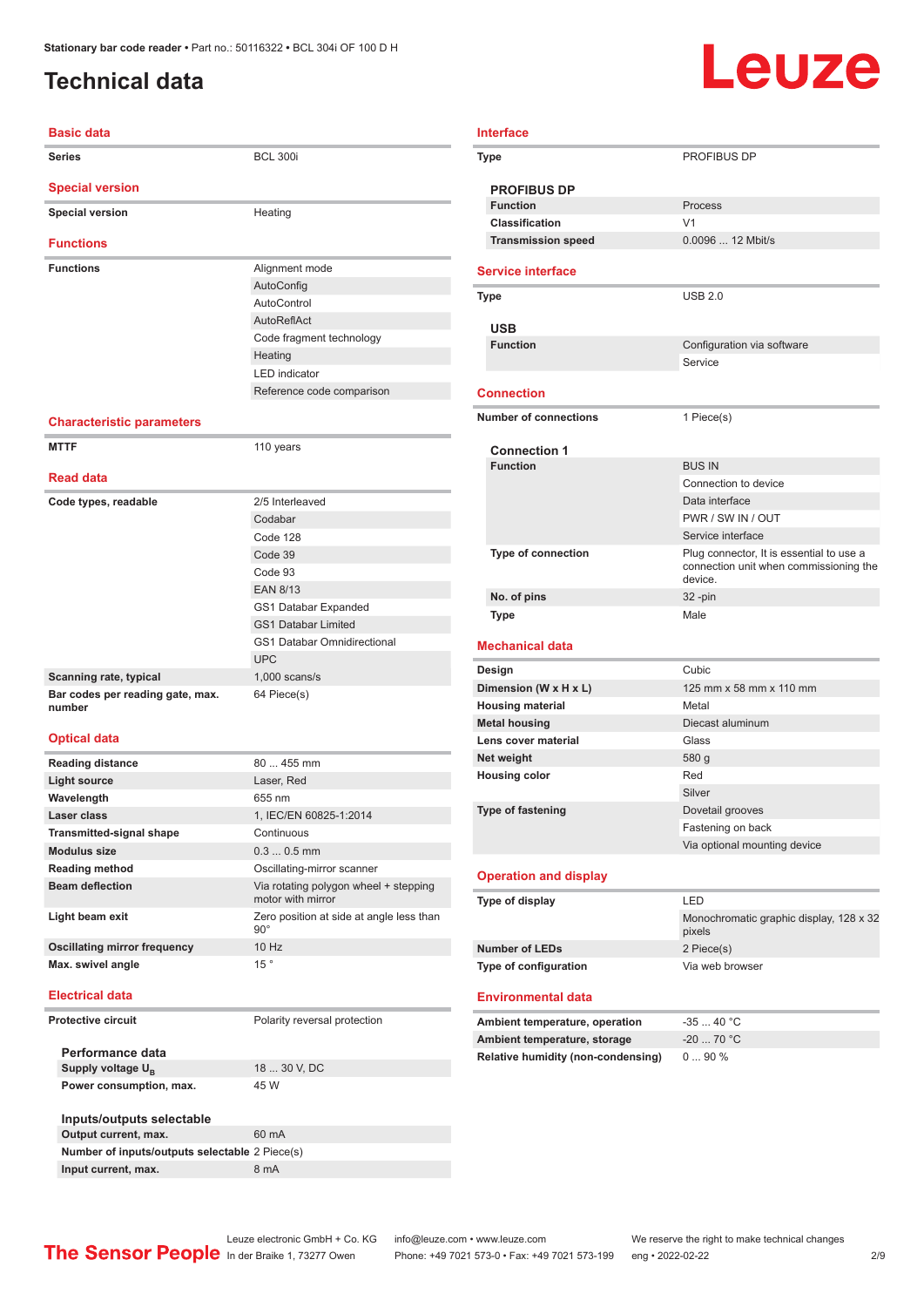#### <span id="page-2-0"></span>**Technical data**

## Leuze

#### **Certifications**

| Degree of protection                                               | IP 65                    |
|--------------------------------------------------------------------|--------------------------|
| <b>Protection class</b>                                            | $\mathbf{III}$           |
| <b>Certifications</b>                                              | c UL US                  |
| Test procedure for EMC in accordance                               | EN 55022                 |
| with standard                                                      | EN 61000-4-2, -3, -4, -6 |
| Test procedure for shock in<br>accordance with standard            | IEC 60068-2-27, test Ea  |
| Test procedure for continuous shock<br>in accordance with standard | IEC 60068-2-29, test Eb  |
| Test procedure for vibration in<br>accordance with standard        | IEC 60068-2-6, test Fc   |

### **Dimensioned drawings**

All dimensions in millimeters







**Classification**

**Customs tariff number** 84719000 **ECLASS 5.1.4** 27280102 **ECLASS 8.0** 27280102 **ECLASS 9.0** 27280102 **ECLASS 10.0** 27280102 **ECLASS 11.0** 27280102 **ECLASS 12.0** 27280102 **ETIM 5.0** EC002550 **ETIM 6.0** EC002550 **ETIM 7.0** EC002550

- A Optical axis
- B Swivel angle of the laser beam: ± 20 °
- C Deflection angle of the laser beam: ± 30 °
- D M4 thread (5 deep)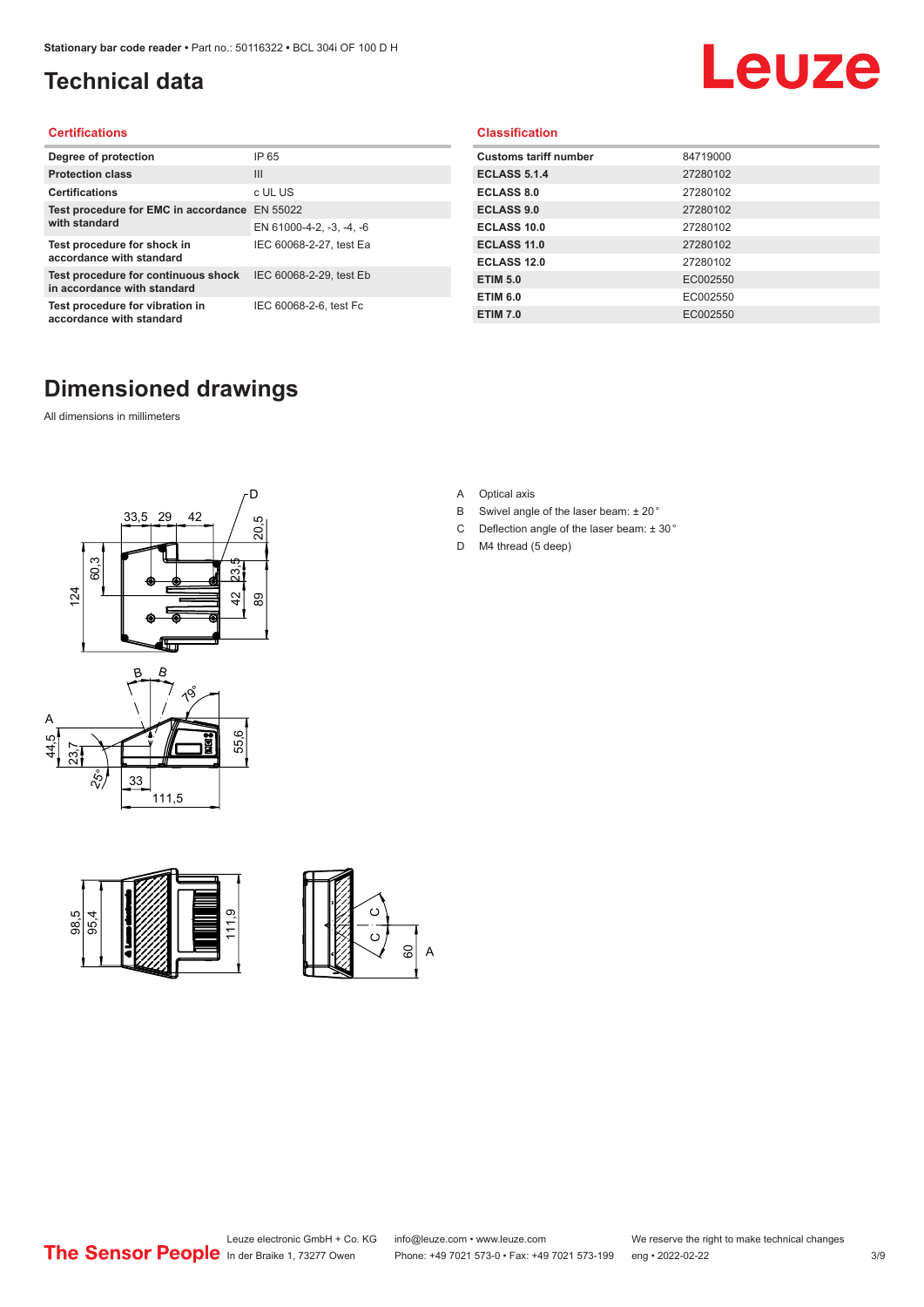#### <span id="page-3-0"></span>**Electrical connection**

### Leuze

#### **Connection 1**

| <b>Function</b>           | <b>BUS IN</b>                                                              |
|---------------------------|----------------------------------------------------------------------------|
|                           | Connection to device                                                       |
|                           | Data interface                                                             |
|                           | PWR / SW IN / OUT                                                          |
|                           | Service interface                                                          |
| <b>Type of connection</b> | Plug connector                                                             |
| <b>Type of connection</b> | It is essential to use a connection unit when<br>commissioning the device. |
| No. of pins               | $32 - pin$                                                                 |
| <b>Type</b>               | Male                                                                       |

#### **Diagrams**

#### Reading field curve



x Reading field distance [mm]

y Reading field width [mm]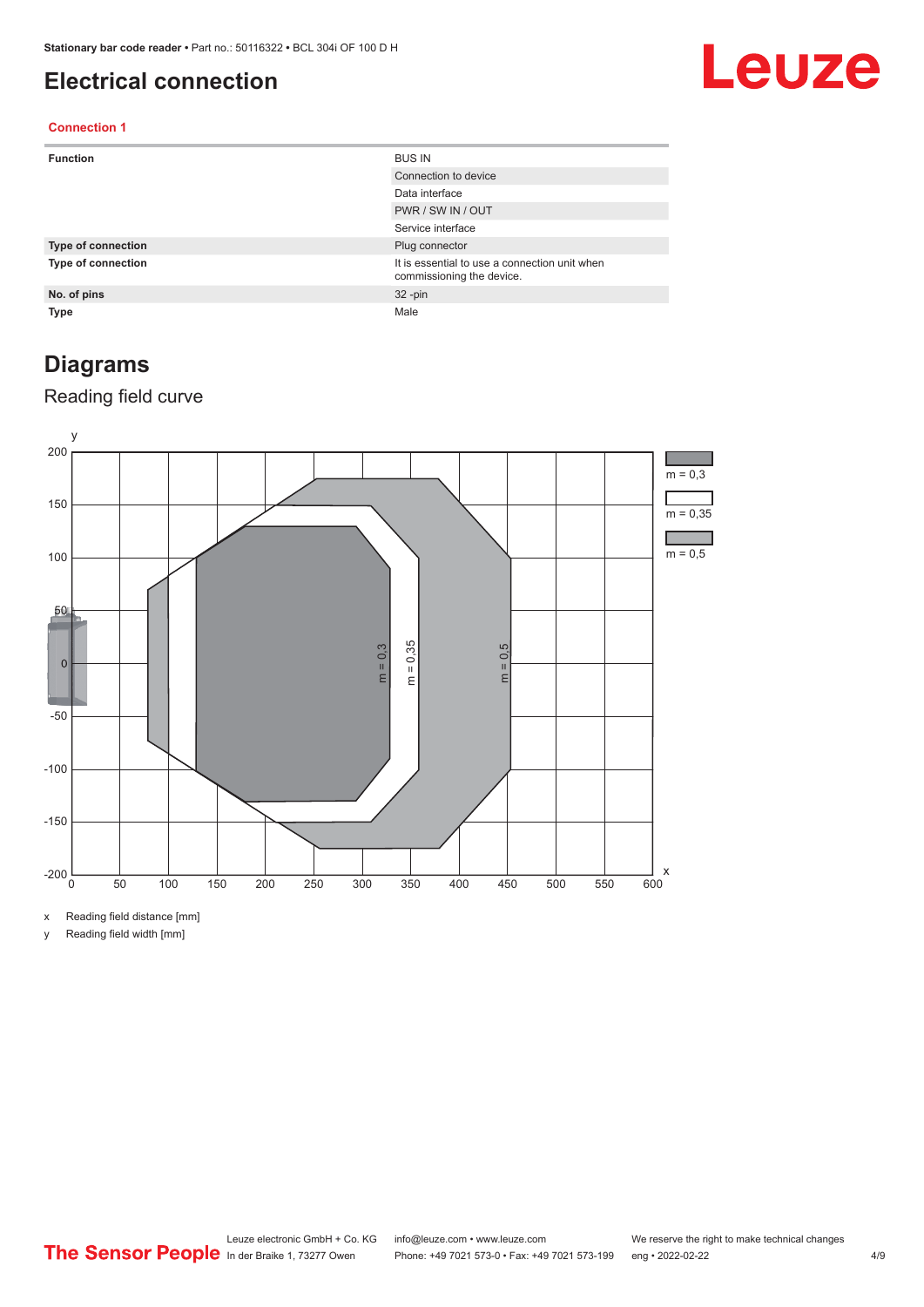#### <span id="page-4-0"></span>**Diagrams**

# Leuze

#### Lateral reading field curve



x Reading field distance [mm]

y Reading field height [mm]

### **Operation and display**

| LED           |                         | <b>Display</b>                        | <b>Meaning</b>                  |
|---------------|-------------------------|---------------------------------------|---------------------------------|
|               | <b>PWR</b>              | Green, flashing                       | Device ok, initialization phase |
|               |                         | Green, continuous light               | Device OK                       |
|               |                         | Green, briefly off - on               | Reading successful              |
|               |                         | green, briefly off - briefly red - on | Reading not successful          |
|               |                         | Orange, continuous light              | Service mode                    |
|               | Red, flashing           | Device OK, warning set                |                                 |
|               |                         | Red, continuous light                 | Error, device error             |
| $\mathcal{P}$ | <b>BUS</b>              | Green, flashing                       | Initialization                  |
|               | Green, continuous light | Bus operation ok                      |                                 |
|               |                         | Red, flashing                         | Communication error             |
|               |                         | Red, continuous light                 | Bus error                       |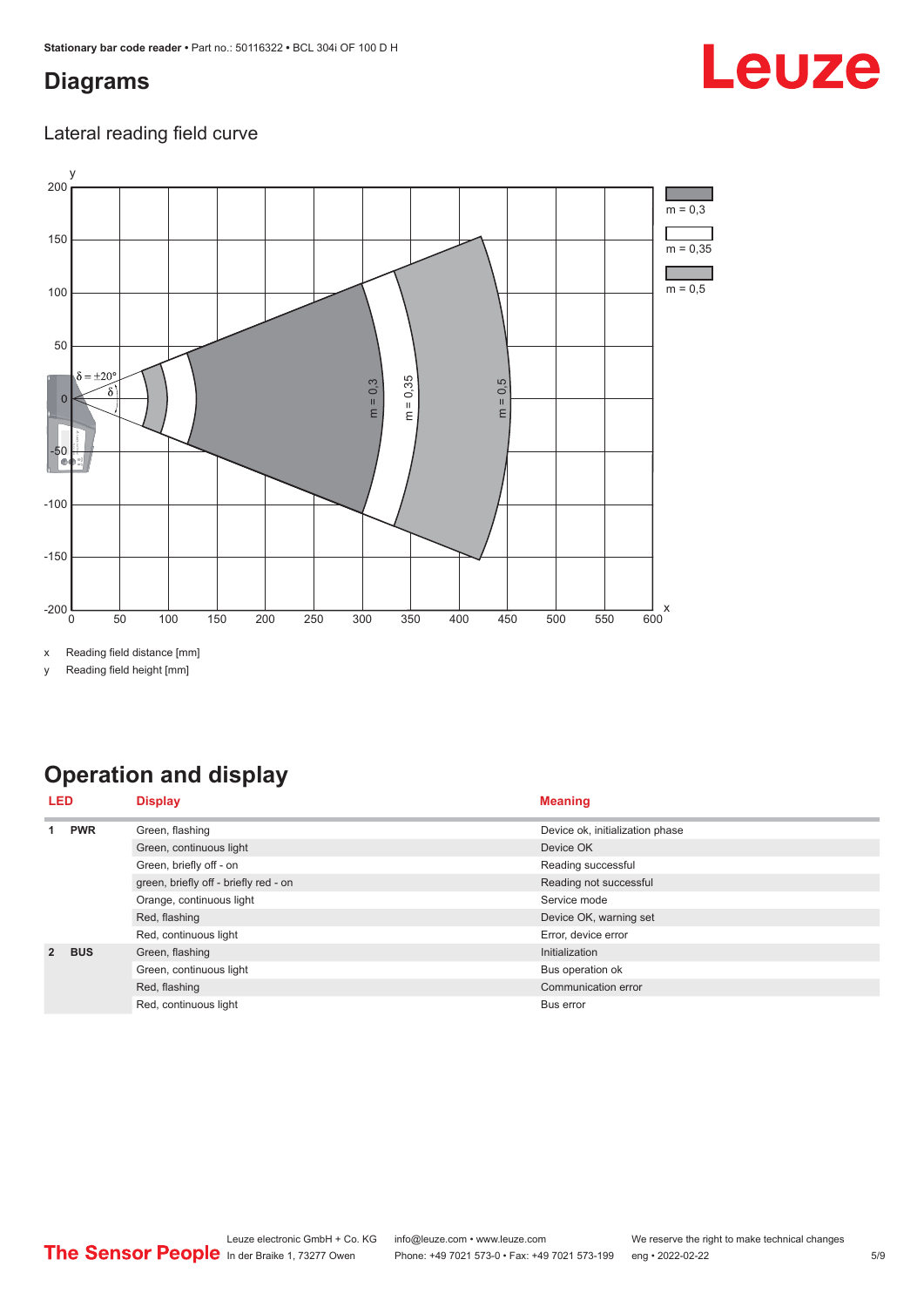#### <span id="page-5-0"></span>**Part number code**

Part designation: **BCL XXXX YYZ AAA BB CCCC**



| <b>BCL</b>  | <b>Operating principle</b><br>BCL: bar code reader                                                                                                                                                                                       |
|-------------|------------------------------------------------------------------------------------------------------------------------------------------------------------------------------------------------------------------------------------------|
| <b>XXXX</b> | Series/interface (integrated fieldbus technology)<br>300i: RS 232 / RS 422 (stand-alone)<br>301i: RS 485 (multiNet slave)<br>304i: PROFIBUS DP<br>308i: EtherNet TCP/IP, UDP<br>338i: EtherCAT<br>348i: PROFINET RT<br>358i: EtherNet/IP |
| YY          | <b>Scanning principle</b><br>S: line scanner (single line)<br>R1: line scanner (raster)<br>O: oscillating-mirror scanner (oscillating mirror)                                                                                            |
| z           | <b>Optics</b><br>N: High Density (close)<br>M: Medium Density (medium distance)<br>F: Low Density (remote)<br>L: Long Range (very large distances)<br>J: ink-jet (depending on the application)                                          |
| <b>AAA</b>  | <b>Beam exit</b><br>100: lateral<br>102: front                                                                                                                                                                                           |
| <b>BB</b>   | <b>Special equipment</b><br>D: With display<br>H: With heating<br>DH: optionally with display and heating<br>P: plastic exit window                                                                                                      |
| CCCC        | <b>Functions</b><br>F007: optimized process data structure                                                                                                                                                                               |
| <b>Note</b> |                                                                                                                                                                                                                                          |



 $\%$  A list with all available device types can be found on the Leuze website at www.leuze.com.

#### **Notes**

**Observe intended use!** Λ  $\%$  This product is not a safety sensor and is not intended as personnel protection.  $\%$  The product may only be put into operation by competent persons.  $\%$  Only use the product in accordance with its intended use.

| <b>ATTENTION! LASER RADIATION - CLASS 1 LASER PRODUCT</b>                                                                                                                                                                                                  |
|------------------------------------------------------------------------------------------------------------------------------------------------------------------------------------------------------------------------------------------------------------|
| The device satisfies the requirements of IEC/EN 60825-1:2014 safety requlations for a product of laser class 1 and complies with 21 CFR 1040.10 except<br>for conformance with IEC 60825-1 Ed. 3., as described in Laser Notice No. 56, dated May 8, 2019. |
| $\&$ Observe the applicable statutory and local laser protection requisitions.                                                                                                                                                                             |
| $\%$ The device must not be tampered with and must not be changed in any way.<br>There are no user-serviceable parts inside the device.<br>Repairs must only be performed by Leuze electronic GmbH + Co. KG.                                               |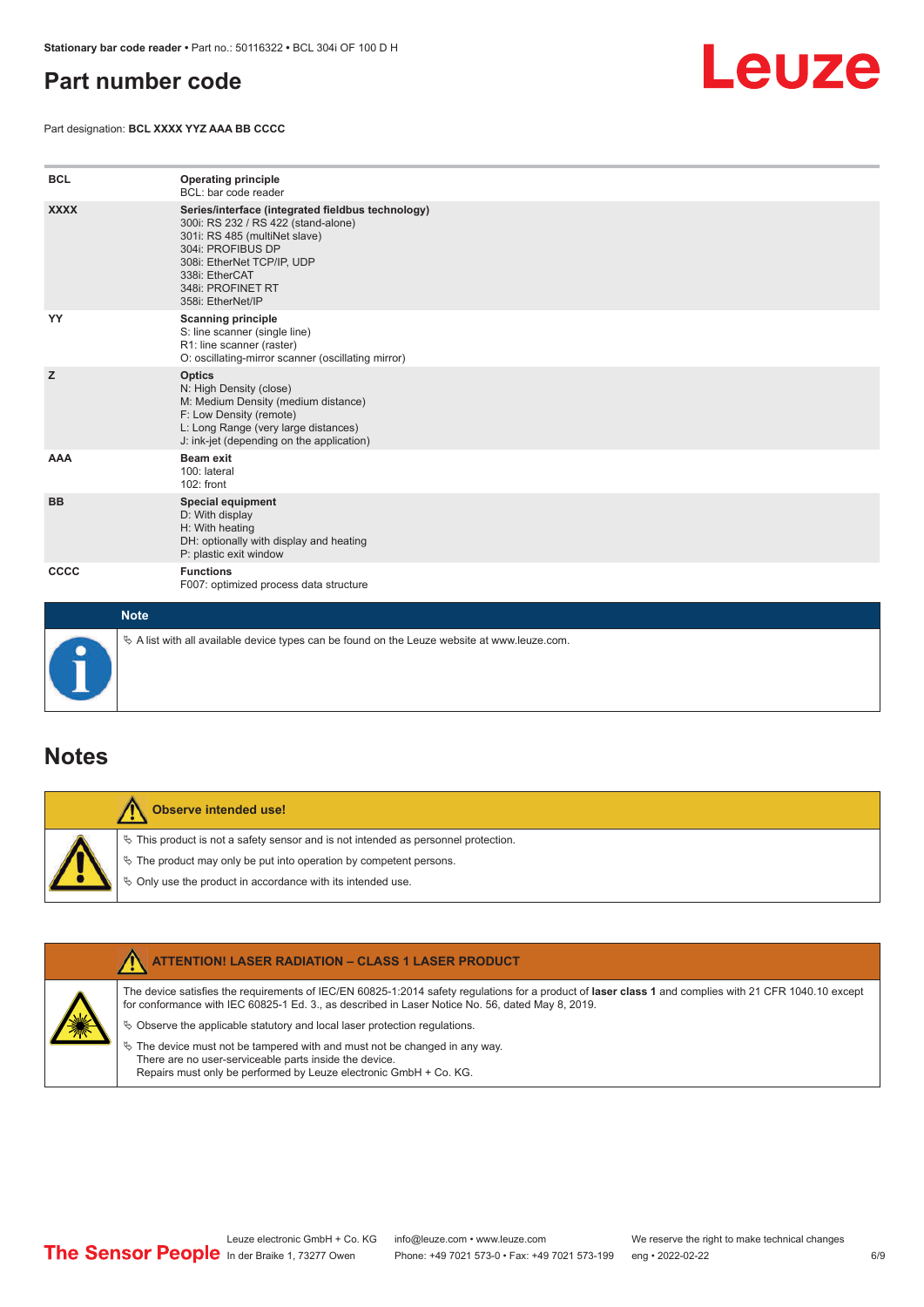## Leuze

#### **Accessories**

### Connection technology - Connection cables

|   | Part no. | <b>Designation</b>      | <b>Article</b>   | <b>Description</b>                                                                                                                                                                                 |
|---|----------|-------------------------|------------------|----------------------------------------------------------------------------------------------------------------------------------------------------------------------------------------------------|
|   | 50135243 | KD PB-M12-4A-P3-<br>050 | Connection cable | Suitable for interface: PROFIBUS DP<br>Connection 1: Connector, M12, Axial, Female, B-coded, 5-pin<br>Connection 2: Open end<br>Shielded: Yes<br>Cable length: 5,000 mm<br>Sheathing material: PUR |
| W | 50132079 | KD U-M12-5A-V1-<br>050  | Connection cable | Connection 1: Connector, M12, Axial, Female, A-coded, 5-pin<br>Connection 2: Open end<br>Shielded: No<br>Cable length: 5,000 mm<br>Sheathing material: PVC                                         |
|   | 50135248 | KS PB-M12-4A-P3-<br>050 | Connection cable | Suitable for interface: PROFIBUS DP<br>Connection 1: Connector, M12, Axial, Male, B-coded, 5-pin<br>Connection 2: Open end<br>Shielded: Yes<br>Cable length: 5,000 mm<br>Sheathing material: PUR   |

#### Connection technology - Interconnection cables

|                |          | Part no. | <b>Designation</b>              | <b>Article</b>        | <b>Description</b>                                                                                                                                                                                                                    |
|----------------|----------|----------|---------------------------------|-----------------------|---------------------------------------------------------------------------------------------------------------------------------------------------------------------------------------------------------------------------------------|
| $0\,$ $0$<br>扁 | $\equiv$ | 50117011 | KB USB A - USB<br>miniB         | Service line          | Suitable for interface: USB<br>Connection 1: USB<br>Connection 2: USB<br>Shielded: Yes<br>Cable length: 1,500 mm<br>Sheathing material: PVC                                                                                           |
|                |          | 50135254 | KDS PB-M12-4A-<br>M12-4A-P3-050 | Interconnection cable | Suitable for interface: PROFIBUS DP<br>Connection 1: Connector, M12, Axial, Female, B-coded, 5-pin<br>Connection 2: Connector, M12, Axial, Male, B-coded, 4-pin<br>Shielded: Yes<br>Cable length: 5,000 mm<br>Sheathing material: PUR |

### Connection technology - Terminating resistors

| Part no. | <b>Designation</b> | <b>Article</b>  | <b>Description</b>                                                                                                                 |
|----------|--------------------|-----------------|------------------------------------------------------------------------------------------------------------------------------------|
| 50038539 | <b>TS 02-4-SA</b>  | Terminator plug | Suitable for: MultiNet Plus, PROFIBUS DP<br>Function: Bus termination<br>Connection 1: Connector, M12, Axial, Male, B-coded, 4-pin |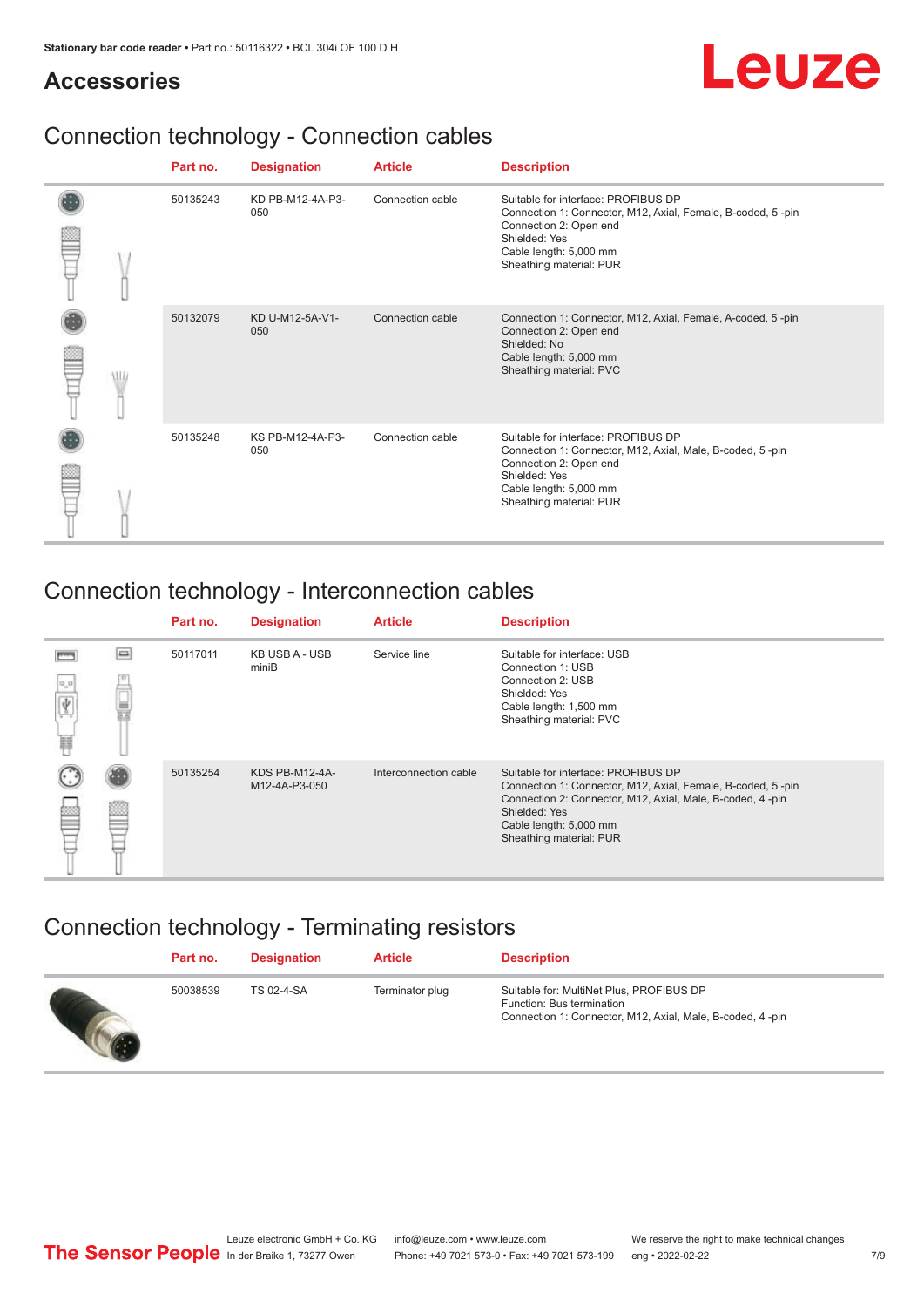#### **Accessories**

#### Connection technology - Connection boxes

| Part no.   | <b>Designation</b> | <b>Article</b>  | <b>Description</b>                                                                                                                         |
|------------|--------------------|-----------------|--------------------------------------------------------------------------------------------------------------------------------------------|
| 50116465 * | MK 304             | Connection unit | Suitable for: BCL 304i, BPS 304i<br>Suitable for interface: PROFIBUS DP<br>Number of connections: 4 Piece(s)<br>Connection: Terminal       |
| 50116470 * | <b>MS 304</b>      | Connection unit | Suitable for: BCL 304i, BPS 304i<br>Suitable for interface: PROFIBUS DP<br>Number of connections: 4 Piece(s)<br>Connection: Connector, M12 |

\* Necessary accessories, please order separately

#### Mounting technology - Mounting brackets

|                      | Part no. | <b>Designation</b> | <b>Article</b>  | <b>Description</b>                                                                                                                                                                            |
|----------------------|----------|--------------------|-----------------|-----------------------------------------------------------------------------------------------------------------------------------------------------------------------------------------------|
| $\sqrt{2}$<br>ı.<br> | 50121433 | BT 300 W           | Mounting device | Design of mounting device: Angle, L-shape<br>Fastening, at system: Through-hole mounting<br>Mounting bracket, at device: Screw type<br>Type of mounting device: Adjustable<br>Material: Metal |

#### Mounting technology - Rod mounts

| Part no. | <b>Designation</b> | <b>Article</b>  | <b>Description</b>                                                                                                                                                                                                                                                |
|----------|--------------------|-----------------|-------------------------------------------------------------------------------------------------------------------------------------------------------------------------------------------------------------------------------------------------------------------|
| 50121435 | BT 56 - 1          | Mounting device | Functions: Static applications<br>Design of mounting device: Mounting system<br>Fastening, at system: For 12 mm rod, For 14 mm rod, For 16 mm rod<br>Mounting bracket, at device: Clampable<br>Material: Metal<br>Tightening torque of the clamping jaws: $8 N·m$ |

#### Mounting technology - Other

| Part no. | <b>Designation</b> | <b>Article</b>  | <b>Description</b>                                                                                                                                 |
|----------|--------------------|-----------------|----------------------------------------------------------------------------------------------------------------------------------------------------|
| 50124941 | <b>BTU 0300M-W</b> | Mounting device | Fastening, at system: Through-hole mounting<br>Mounting bracket, at device: Clampable, Groove mounting, Suited for M4<br>screws<br>Material: Metal |

Leuze